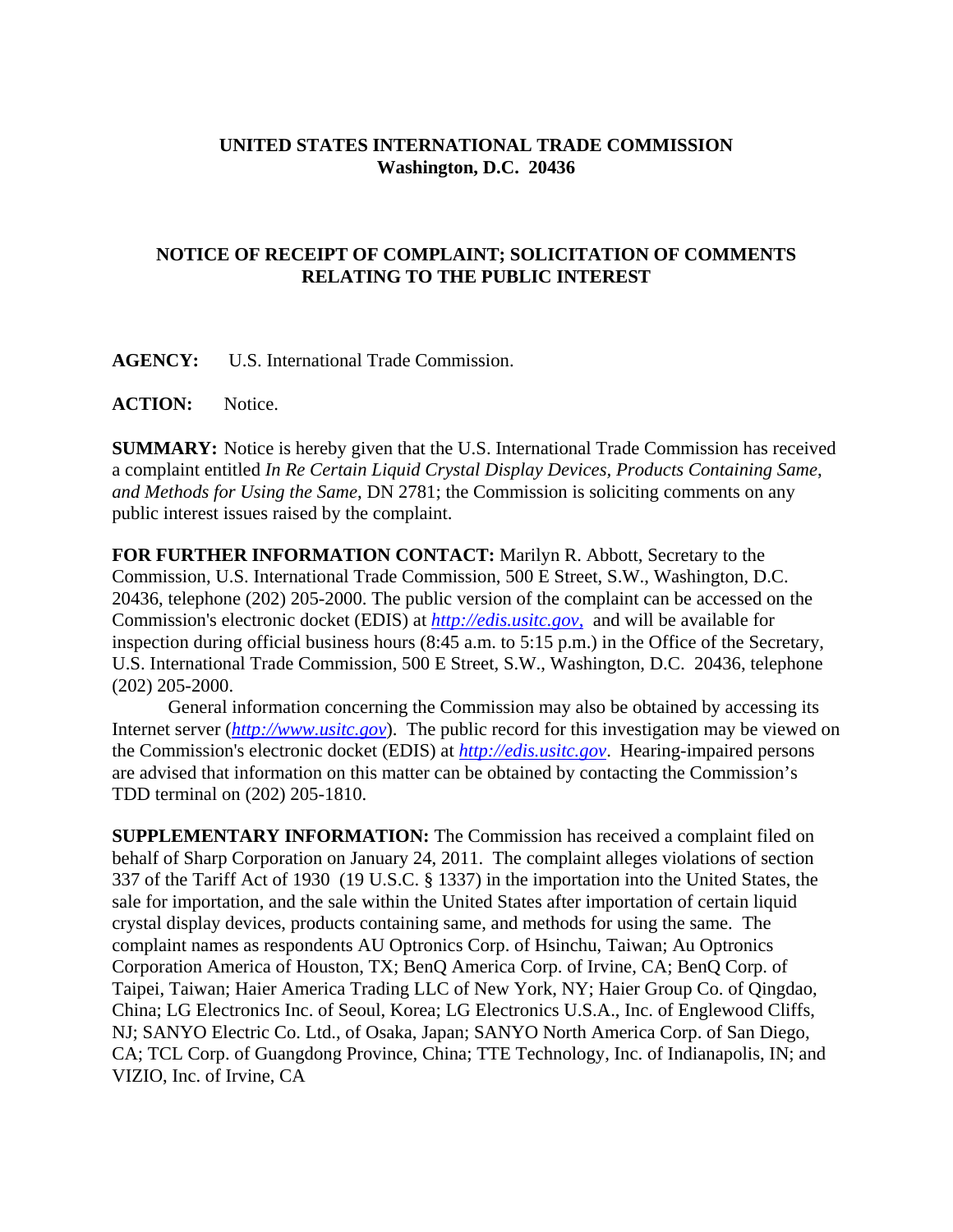The complainant, proposed respondents, other interested parties, and members of the public are invited to file comments, not to exceed five pages in length, on any public interest issues raised by the complaint. Comments should address whether issuance of an exclusion order and/or a cease and desist order in this investigation would negatively affect the public health and welfare in the United States, competitive conditions in the United States economy, the production of like or directly competitive articles in the United States, or United States consumers.

In particular, the Commission is interested in comments that:

- (i) explain how the articles potentially subject to the orders are used in the United States;
- (ii) identify any public health, safety, or welfare concerns in the United States relating to the potential orders;
- (iii) indicate the extent to which like or directly competitive articles are produced in the United States or are otherwise available in the United States, with respect to the articles potentially subject to the orders; and
- (iv) indicate whether Complainant, Complainant's licensees, and/or third party suppliers have the capacity to replace the volume of articles potentially subject to an exclusion order and a cease and desist order within a commercially reasonable time.

Written submissions must be filed no later than by close of business, five business days after the date of publication of this notice in the *Federal Register*. There will be further opportunities for comment on the public interest after the issuance of any final initial determination in this investigation.

Persons filing written submissions must file the original document and 12 true copies thereof on or before the deadlines stated above with the Office of the Secretary. Submissions should refer to the docket number ("Docket No. 2781") in a prominent place on the cover page and/or the first page. The Commission's rules authorize filing submissions with the Secretary by facsimile or electronic means only to the extent permitted by section 201.8 of the rules (see Handbook for Electronic Filing Procedures,

http://www.usitc.gov/secretary/fed\_reg\_notices/rules/documents/handbook\_on\_electronic\_filing. pdf ). Persons with questions regarding electronic filing should contact the Secretary (202-205-2000).

Any person desiring to submit a document to the Commission in confidence must request confidential treatment. All such requests should be directed to the Secretary to the Commission and must include a full statement of the reasons why the Commission should grant such treatment. *See* 19 C.F.R. § 201.6. Documents for which confidential treatment by the